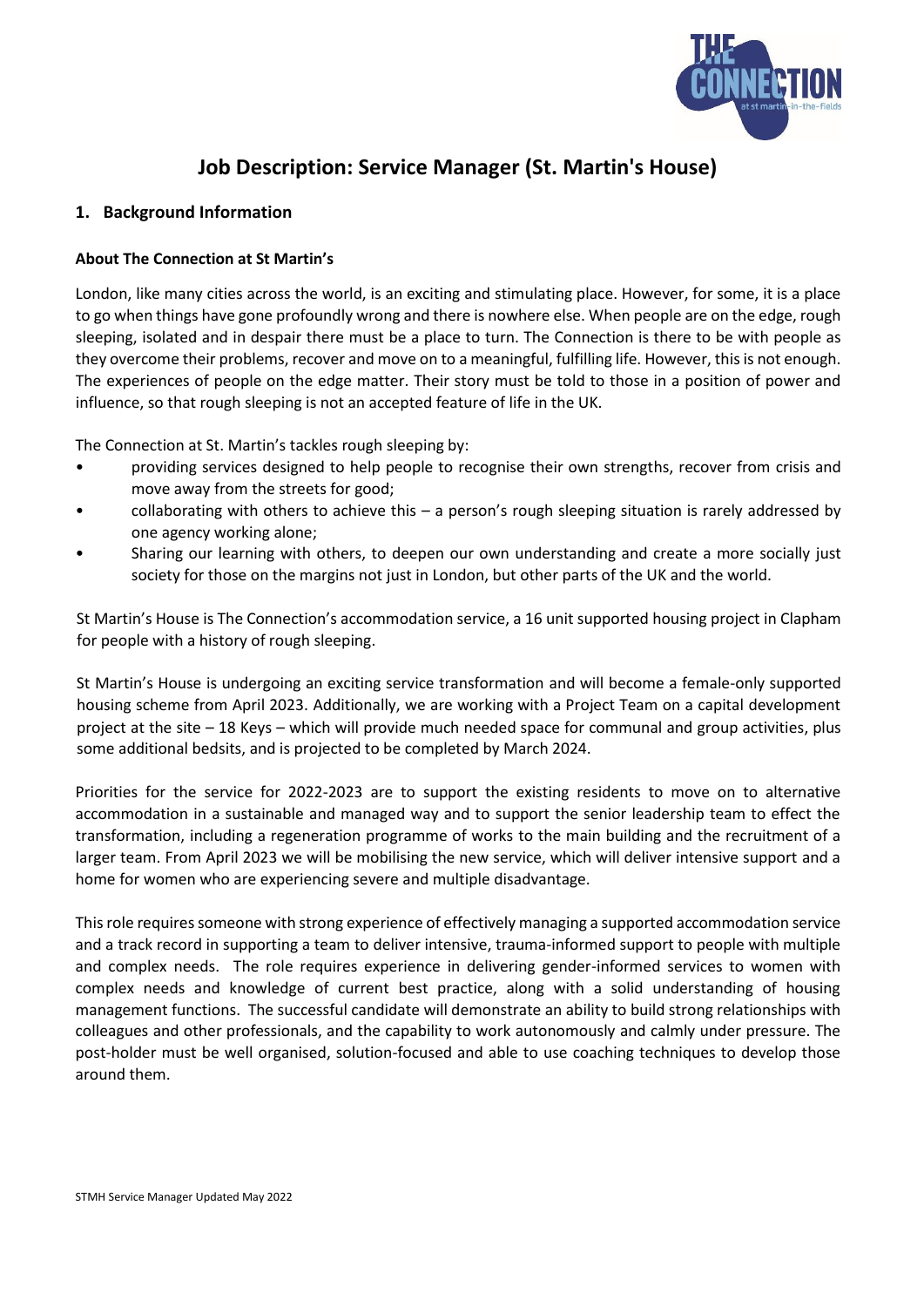| Responsible to:     | Head of Recovery                                                                                                                                                                                                                                                                                                                                                                                                                           |
|---------------------|--------------------------------------------------------------------------------------------------------------------------------------------------------------------------------------------------------------------------------------------------------------------------------------------------------------------------------------------------------------------------------------------------------------------------------------------|
| Responsible<br>for: | 3 x Recovery and Resettlement Advisors<br>2 x Support Workers<br>2 x Night Support Workers<br>Out of hours outsourced security team<br>Volunteers                                                                                                                                                                                                                                                                                          |
| Liaison with:       | Wandsworth Council, London & Quadrant Housing Association, other funding partners,<br>Accommodation Providers, Clearing House, external support agencies and services,<br>managers and other internal staff.                                                                                                                                                                                                                               |
| Job Purpose:        | Managing a focused, efficient and effective team delivering strengths-based,<br>gender and trauma-informed support to residents<br>Providing effective housing management functions<br>Developing relationships with external agencies and adopting joint working and<br>collaborative approaches with key partners<br>Monitoring and evaluation of service delivery to demonstrate impact<br>Managing finances and supporting fundraising |
| Salary              | £37,274 - £43,349 (scales 29-35)                                                                                                                                                                                                                                                                                                                                                                                                           |
| Contract            | Permanent full-time position<br>35 hours per week 9:00-17:00 Monday to Friday                                                                                                                                                                                                                                                                                                                                                              |

# **2. Responsibilities**

- 2.1. Managing a focused, efficient and effective team delivering strengths-based, gender and trauma-informed support to residents
- Manage the Recovery and Resettlement team at St Martin's House, implementing the charity's HR systems including recruitment, regular 1:1s, training and team meetings;
- Provide robust support for the team in delivering intensive trauma and gender-informed support to people with multiple and complex needs;
- Ensure development and delivery of structured, co-produced strengths-based and recovery focussed action planning and review;
- Ensure accurate and timely recording on Inform and other case management systems;
- Ensure safeguarding concerns and incidents are recorded and responded to appropriately and promptly;
- Manage or oversee management of volunteers.
- 2.2. Providing effective housing management functions, including responsive management of repairs, maintenance, voids turnaround, health and safety, etc
- Support team to ensure that rent and service charges are collected and arrears are effectively managed;
- Deal promptly and effectively with abandonments, other termination of occupancy processes, unauthorised occupants or visitors and manage challenges that may arise within a supported housing setting;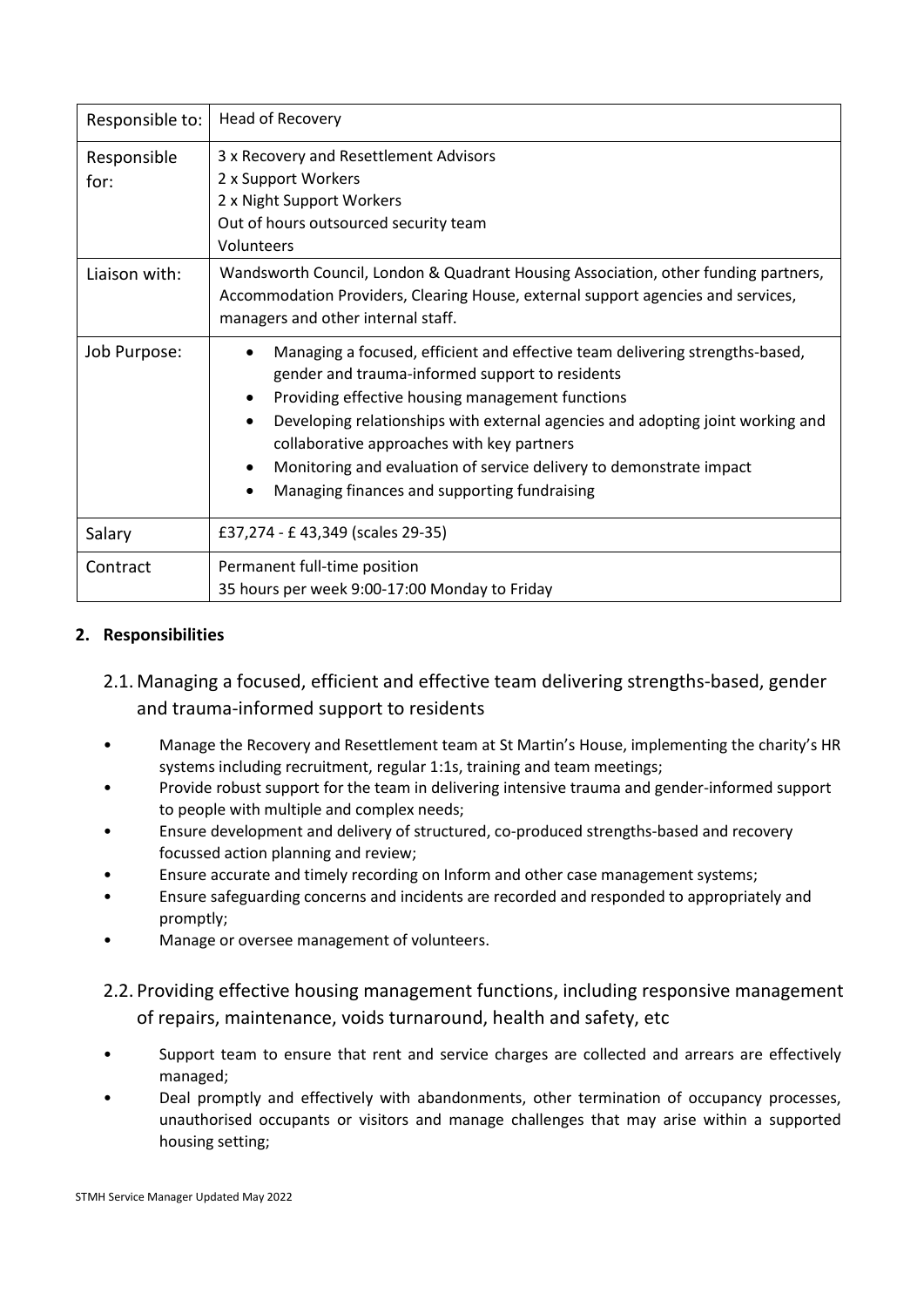- Ensure that voids are turned around within timeframes, liaising with the housing association and contractors;
- Oversee health and safety checks and processes, ensure all repairs and maintenance requirements are reported and dealt with;
- Review effectiveness of internal processes and procedures, and develop and implement changes if necessary for efficiency or changing needs of the service.

2.3.Developing relationships with external agencies and adopting joint working and collaborative approaches with key partners

- Build and strengthen strategic and operational partnerships with other organisations from the public, private and voluntary sector to enhance our services for clients, including links with accommodation providers, drug and alcohol services, mental health services and VAWG services;
- Manage an efficient flow of clients into and on from St Martin's House, building and strengthening pathways, looking for solutions to issues as they arise;
- Develop new partnerships to meet clients' needs and provide new opportunities that will facilitate recovery;
- Act as an ambassador for CSTM, building confidence in excellent service delivery, frontline knowledge and expertise.

# 2.4. Monitoring and evaluation of service delivery to demonstrate impact

- Oversee appropriate and timely data inputting to ensure effective communication and accountable record keeping;
- Lead on reporting to funders, and annual performance reviews of the service, ensuring appropriate record keeping, timely provision of reports and quality standards are maintained;
- Lead on monitoring and evaluation of the team's work, engaging with data analysis and performance monitoring, to inform continuous improvement of the service;
- Work with the Client Involvement Coordinator to embed client feedback and coproduction as a crucial part of service evaluation and development;
- Support external evaluations and research projects related to the work of the team.

# 2.5. Managing finances and support fundraising

- Manage the team's annual budget including helping to set the budget, review and monitor expenditure and ensure best value in all purchasing;
- Engage in the development of funding plans for the service and supporting fundraising activity where appropriate;
- Support with the submission of funding bids and tenders.

The above list of job duties is not exclusive or exhaustive and may be subject to change. The post holder will be required to undertake such tasks as may reasonably be expected within the scope and grading of the post.

# **3. Person Specification**

#### **Knowledge and Experience**

Experience of managing supported accommodation services for people experiencing severe and multiple disadvantage, ensuring a strengths based and psychologically informed approach;